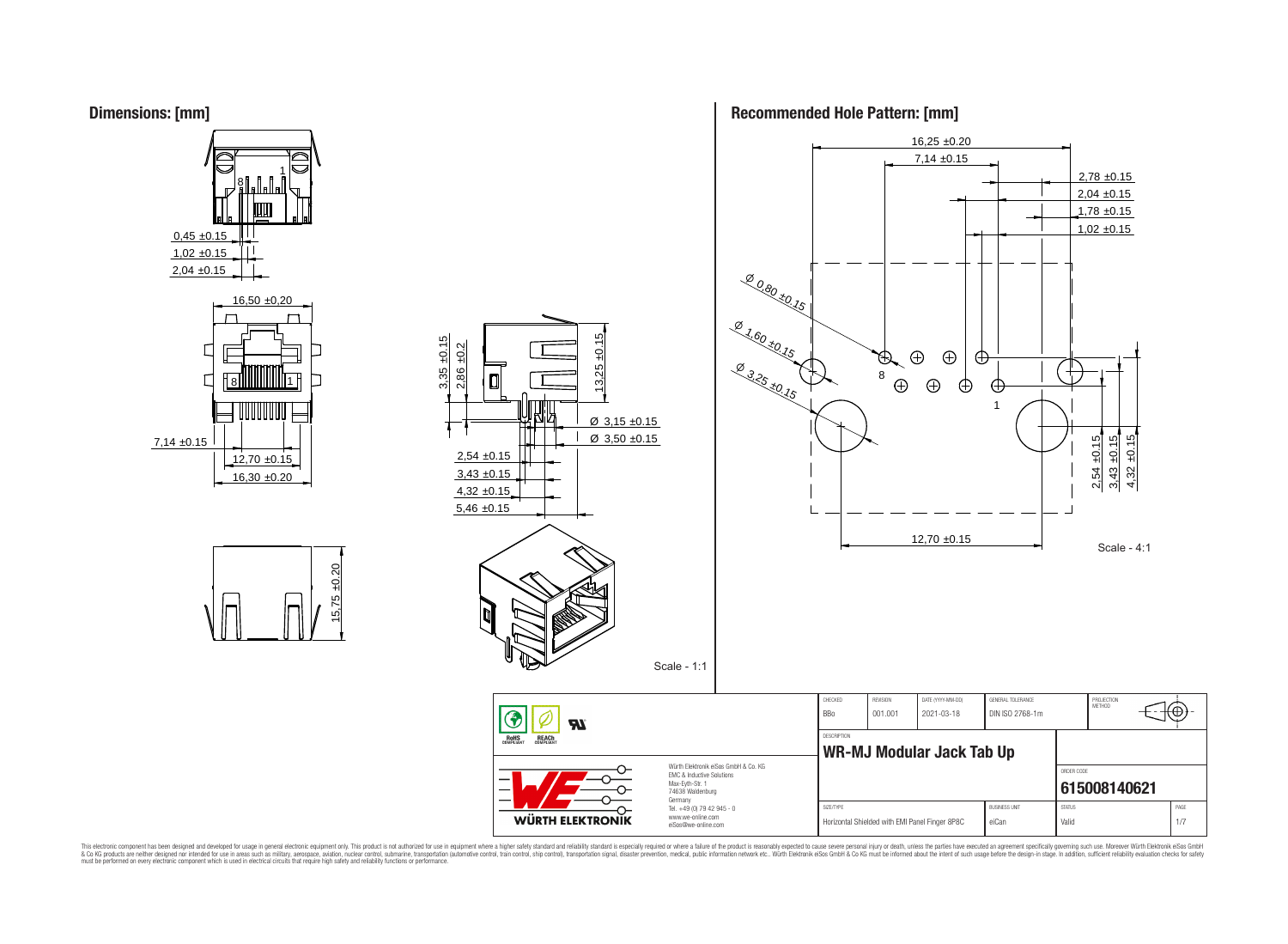## **Article Properties:**

| --- <i>---</i> -----------                |      |
|-------------------------------------------|------|
| . Ne<br>nner<br>" OT MINS<br><b>IXPXU</b> | 8P8C |
|                                           |      |

## **Kind Properties:**

| -<br>-- | ;vues<br><br>$\cdot$ |
|---------|----------------------|
|         |                      |

## **Material Properties:**

| <b>Insulator Material</b>            | PBT                 |
|--------------------------------------|---------------------|
| <b>Insulator Flammability Rating</b> | $UL94$ V-0          |
| <b>Insulator Color</b>               | <b>Black</b>        |
| <b>Contact Material</b>              | <b>Copper Alloy</b> |
| <b>Contact Plating</b>               | Selective Gold      |
| <b>Contact Type</b>                  | Stamped             |
| <b>Shielding Material</b>            | <b>Bronze</b>       |
| <b>Shielding Plating</b>             | Nickel (Ni)         |

# **General Information:**

| .<br>լ օթօւսաց | $\cdot$ $\cdot$ |
|----------------|-----------------|
|                |                 |

# **Electrical Properties:**

| <b>Properties</b>            |           | <b>Test conditions</b> | <b>Value</b> | Unit           | Tol. |
|------------------------------|-----------|------------------------|--------------|----------------|------|
| <b>Rated Current</b>         | ΙR        |                        | 1.5          | Α              |      |
| <b>Working Voltage</b>       |           |                        | 120          | V(AC)          |      |
| <b>Withstanding Voltage</b>  |           | min                    | 1000         | V(AC)          |      |
| <b>Contact Resistance</b>    | R         |                        | 20           | m <sub>O</sub> | max. |
| <b>Insulation Resistance</b> | $R_{ISO}$ |                        | 500          | M <sub>2</sub> | min. |

# **Certification:**

| <b>RoHS Approval</b>  | Compliant [2011/65/EU&2015/863]     |
|-----------------------|-------------------------------------|
| <b>REACh Approval</b> | Conform or declared [(EC)1907/2006] |

| Яľ                                                                                                       |                                                                                   | CHECKED<br><b>BBo</b> | REVISION<br>001.001 | DATE (YYYY-MM-DD)<br>2021-03-18                | GENERAL TOLERANCE<br>DIN ISO 2768-1m |                        | PROJECTION<br><b>METHOD</b> |             |
|----------------------------------------------------------------------------------------------------------|-----------------------------------------------------------------------------------|-----------------------|---------------------|------------------------------------------------|--------------------------------------|------------------------|-----------------------------|-------------|
| <b>ROHS</b><br>COMPLIANT<br><b>REACH</b><br>COMPLIANT                                                    |                                                                                   | <b>DESCRIPTION</b>    |                     | <b>WR-MJ Modular Jack Tab Up</b>               |                                      |                        |                             |             |
| Würth Elektronik eiSos GmbH & Co. KG<br>EMC & Inductive Solutions<br>Max-Evth-Str. 1<br>74638 Waldenburg |                                                                                   |                       |                     |                                                |                                      | ORDER CODE             | 615008140621                |             |
| WÜRTH ELEKTRONIK                                                                                         | Germany<br>Tel. +49 (0) 79 42 945 - 0<br>www.we-online.com<br>eiSos@we-online.com | SIZE/TYPE             |                     | Horizontal Shielded with EMI Panel Finger 8P8C | <b>BUSINESS UNIT</b><br>eiCan        | <b>STATUS</b><br>Valid |                             | PAGE<br>2/7 |

This electronic component has been designed and developed for usage in general electronic equipment only. This product is not authorized for subserved requipment where a higher selection equipment where a higher selection

# **Certification:**

**UL Approval** E324776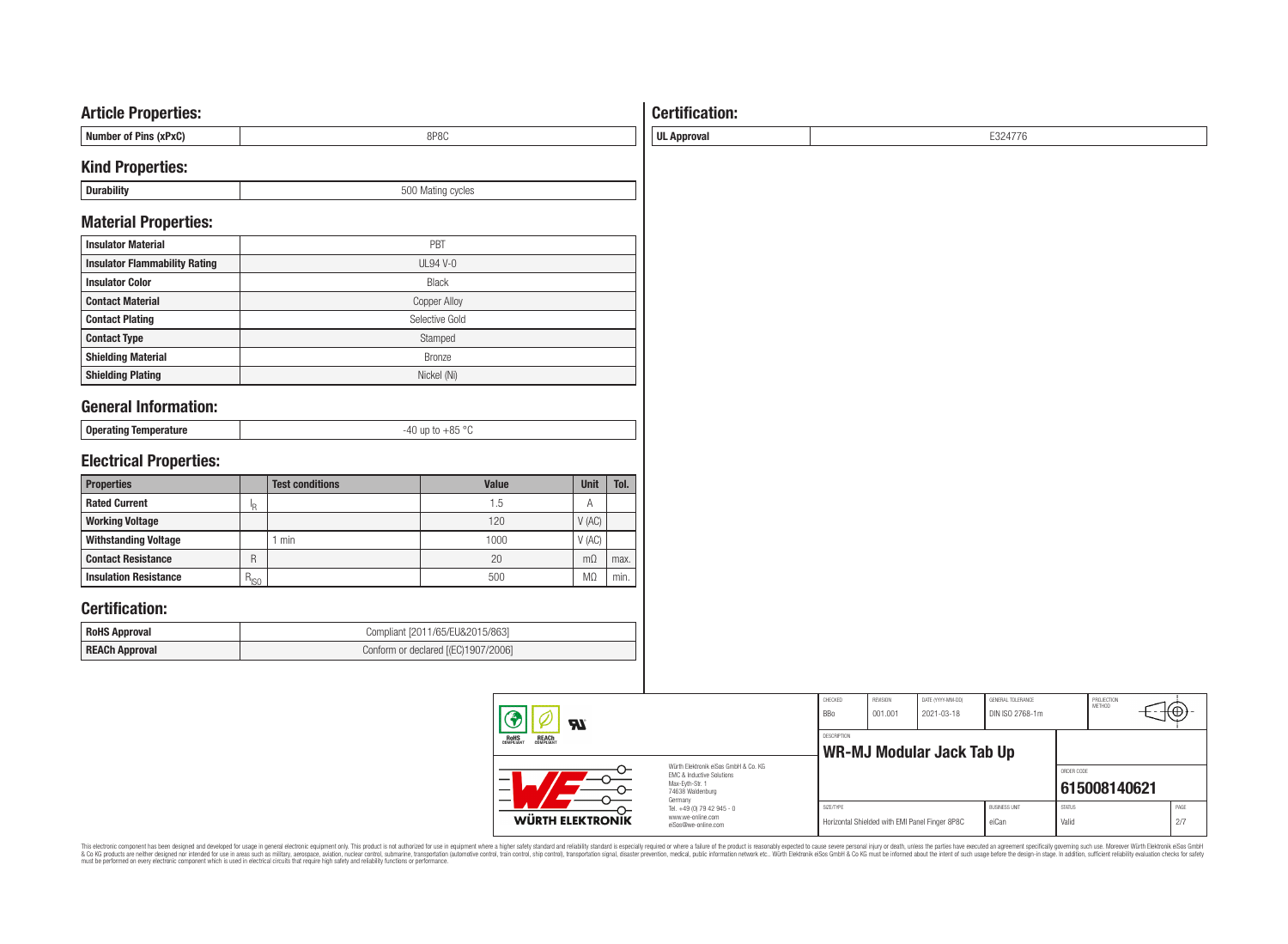| IH<br>IH<br>IH<br><b>IH</b><br>H<br>H<br>H.<br>H<br>IM<br>in,<br>H.<br><b>in</b><br>H<br>IH,<br>H<br>Ę<br>IH<br>H<br>冊<br>E<br>$\frac{8}{1}$<br>(iii)<br><b>IH</b><br>H<br>IH)<br>ᇒ<br>ᇒ<br>H<br>IH,<br><b>in</b><br>Ë<br>HW<br>▙<br>TRA<br>TRA<br>$\overline{\mathsf{S}}$<br>$\geq$<br>冊<br><b>IH</b><br>H,<br>H<br>ᇜ<br>H<br>IH)<br>H<br>I<br><b>III</b><br>ĮM,<br>H<br>IH<br>IH,<br>H<br>H<br><b>III</b><br>H<br>IH<br>H<br>$\mathbb{E}$<br>$\sim$<br><b>IH</b><br>IH<br><b>IH</b><br>Imi<br>Harj Harj<br><b>HE</b><br>HH)<br>H<br>IH<br>$\geq$ |                                            |                     |                                                                     |                                                              |
|----------------------------------------------------------------------------------------------------------------------------------------------------------------------------------------------------------------------------------------------------------------------------------------------------------------------------------------------------------------------------------------------------------------------------------------------------------------------------------------------------------------------------------------------------|--------------------------------------------|---------------------|---------------------------------------------------------------------|--------------------------------------------------------------|
| $L2$ <sub>TRA</sub><br>A0<br>$H_{TRA}$<br>$L1$ <sub>TRA</sub><br>$L_{\text{TRA}}$<br>Packaging<br>Material<br>L <sub>2TRA</sub> (mm)<br>$WTRA$ (mm)<br>W1 <sub>TRA</sub> (mm)<br>$W2TRA$ (mm)<br>$L1_{\text{TRA}}$ (mm)<br>$HTRA$ (mm)<br>$L_{TRA}$ (mm)<br>Unit<br>typ.<br>typ.<br>typ.<br>typ.<br>typ.<br>typ.<br>pcs.<br>typ.<br>288<br>234<br>25.5<br>154<br>105<br>20<br>60<br>Plastic<br>21                                                                                                                                                  |                                            |                     |                                                                     |                                                              |
| ◈<br>$\boldsymbol{\mathcal{H}}$<br><b>ROHS</b><br>COMPLIANT<br><b>REACH</b><br>COMPLIANT<br>Würth Elektronik eiSos GmbH & Co. KG<br>EMC & Inductive Solutions<br>Max-Eyth-Str. 1<br>74638 Waldenburg<br>Germany<br>Tel. +49 (0) 79 42 945 - 0                                                                                                                                                                                                                                                                                                      | CHECKED<br>BBo<br>DESCRIPTION<br>SIZE/TYPE | REVISION<br>001.001 | DATE (YYYY-MM-DD)<br>2021-03-18<br><b>WR-MJ Modular Jack Tab Up</b> | GENERAL TOLERANCE<br>DIN ISO 2768-1m<br><b>BUSINESS UNIT</b> |

This electronic component has been designed and developed for usage in general electronic equipment only. This product is not authorized for subserved requipment where a higher selection equipment where a higher selection

**WÜRTH ELEKTRONIK** 

www.we-online.com eiSos@we-online.com PROJECTION<br>METHOD

Θ

**[615008140621](https://www.we-online.com/catalog/en/article/615008140621)**

ORDER CODE

SIZE/TYPE BUSINESS UNIT STATUS PAGE Horizontal Shielded with EMI Panel Finger 8P8C eiCan Valid Valid Valid 3/7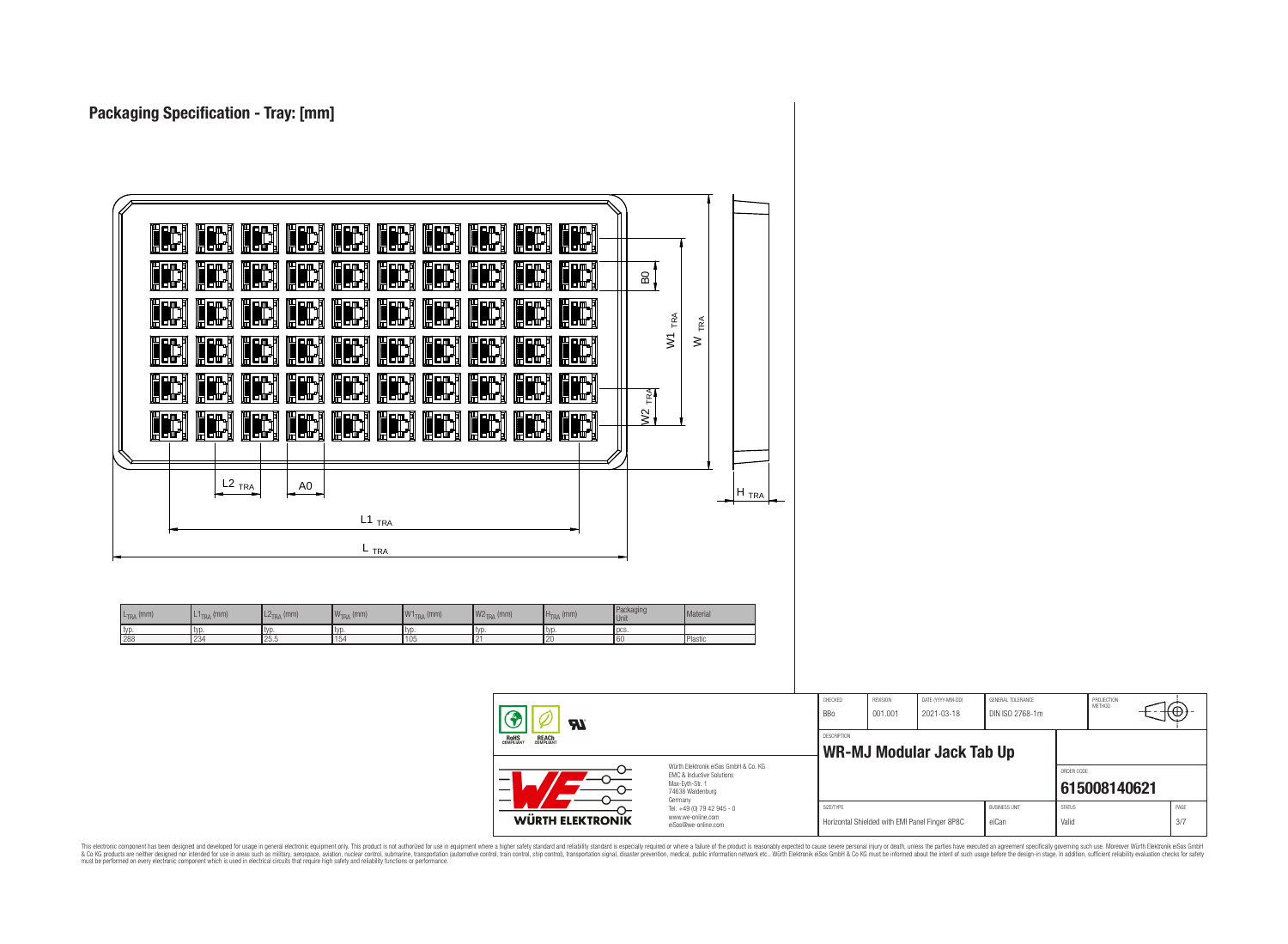

This electronic component has been designed and developed for usage in general electronic equipment only. This product is not authorized for subserved requipment where a higher selection equipment where a higher selection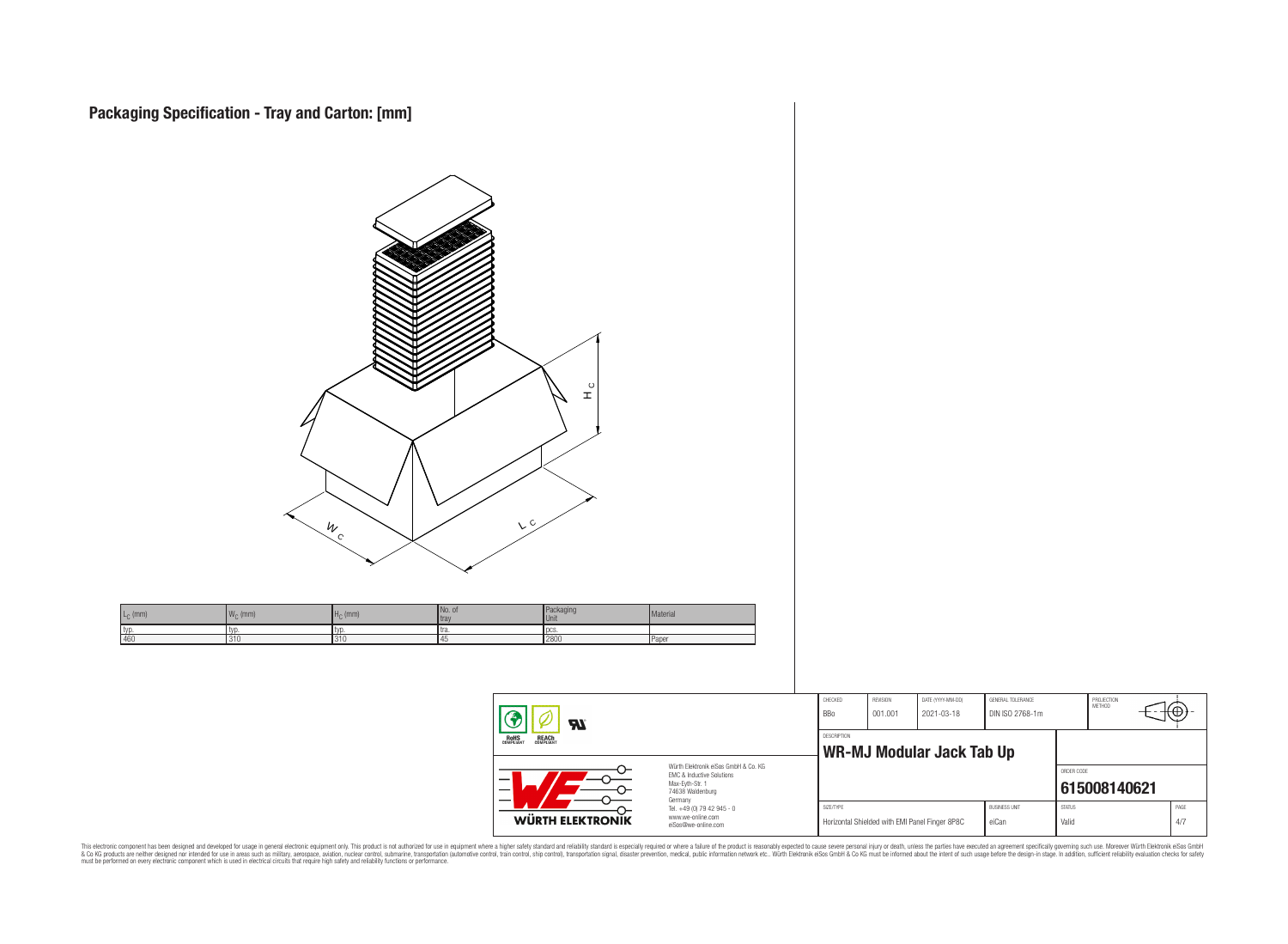# **Classification Wave Soldering Profile:**



# **Classification Wave Soldering Profile:**

| <b>Profile Feature</b>                             |                        | <b>Pb-Free Assembly</b>                     | <b>Sn-Pb Assembly</b>                       |
|----------------------------------------------------|------------------------|---------------------------------------------|---------------------------------------------|
| <b>Preheat Temperature Min</b>                     | s min                  | 100 °C                                      | 100 °C                                      |
| <b>Preheat Temperature Typical</b>                 | s typical              | 120 °C                                      | 120 °C                                      |
| <b>Preheat Temperature Max</b>                     | s max                  | 130 °C                                      | 130 °C                                      |
| Preheat Time $t_s$ from $T_{s,min}$ to $T_{s,max}$ | $L_{\rm S}$            | 70 seconds                                  | 70 seconds                                  |
| Ramp-up Rate                                       | ΔT                     | 150 $\degree$ C max.                        | 150 $\degree$ C max.                        |
| <b>Peak Temperature</b>                            | $T_{\text{D}}$         | $250 °C - 260 °C$                           | 235 °C - 260 °C                             |
| Time of actual peak temperature                    | $\mathfrak{t}_{\rm p}$ | max. 10 seconds<br>max. 5 seconds each wave | max. 10 seconds<br>max. 5 seconds each wave |
| Ramp-down Rate, Min                                |                        | $\sim$ 2 K/ second                          | $\sim$ 2 K/ second                          |
| Ramp-down Rate, Typical                            |                        | $\sim$ 3.5 K/ second                        | $\sim$ 3.5 K/ second                        |
| Ramp-down Rate, Max                                |                        | $\sim$ 5 K/ second                          | $\sim$ 5 K/ second                          |
| Time 25 $\degree$ C to 25 $\degree$ C              |                        | 4 minutes                                   | 4 minutes                                   |

refer to EN61760-1:2006

| P<br>$\boldsymbol{z}$                                 |                                                                                                                     | CHECKED<br><b>BBo</b> | REVISION<br>001.001 | DATE (YYYY-MM-DD)<br>2021-03-18                | GENERAL TOLERANCE<br>DIN ISO 2768-1m |                        | PROJECTION<br>METHOD |             |
|-------------------------------------------------------|---------------------------------------------------------------------------------------------------------------------|-----------------------|---------------------|------------------------------------------------|--------------------------------------|------------------------|----------------------|-------------|
| <b>ROHS</b><br>COMPLIANT<br><b>REACH</b><br>COMPLIANT |                                                                                                                     | <b>DESCRIPTION</b>    |                     | <b>WR-MJ Modular Jack Tab Up</b>               |                                      |                        |                      |             |
|                                                       | Würth Elektronik eiSos GmbH & Co. KG<br>EMC & Inductive Solutions<br>Max-Evth-Str. 1<br>74638 Waldenburg<br>Germany |                       |                     |                                                |                                      | ORDER CODE             | 615008140621         |             |
| <b>WÜRTH ELEKTRONIK</b>                               | Tel. +49 (0) 79 42 945 - 0<br>www.we-online.com<br>eiSos@we-online.com                                              | SIZE/TYPE             |                     | Horizontal Shielded with EMI Panel Finger 8P8C | <b>BUSINESS UNIT</b><br>eiCan        | <b>STATUS</b><br>Valid |                      | PAGE<br>5/7 |

This electronic component has been designed and developed for usage in general electronic equipment only. This product is not authorized for subserved requipment where a higher selection equipment where a higher selection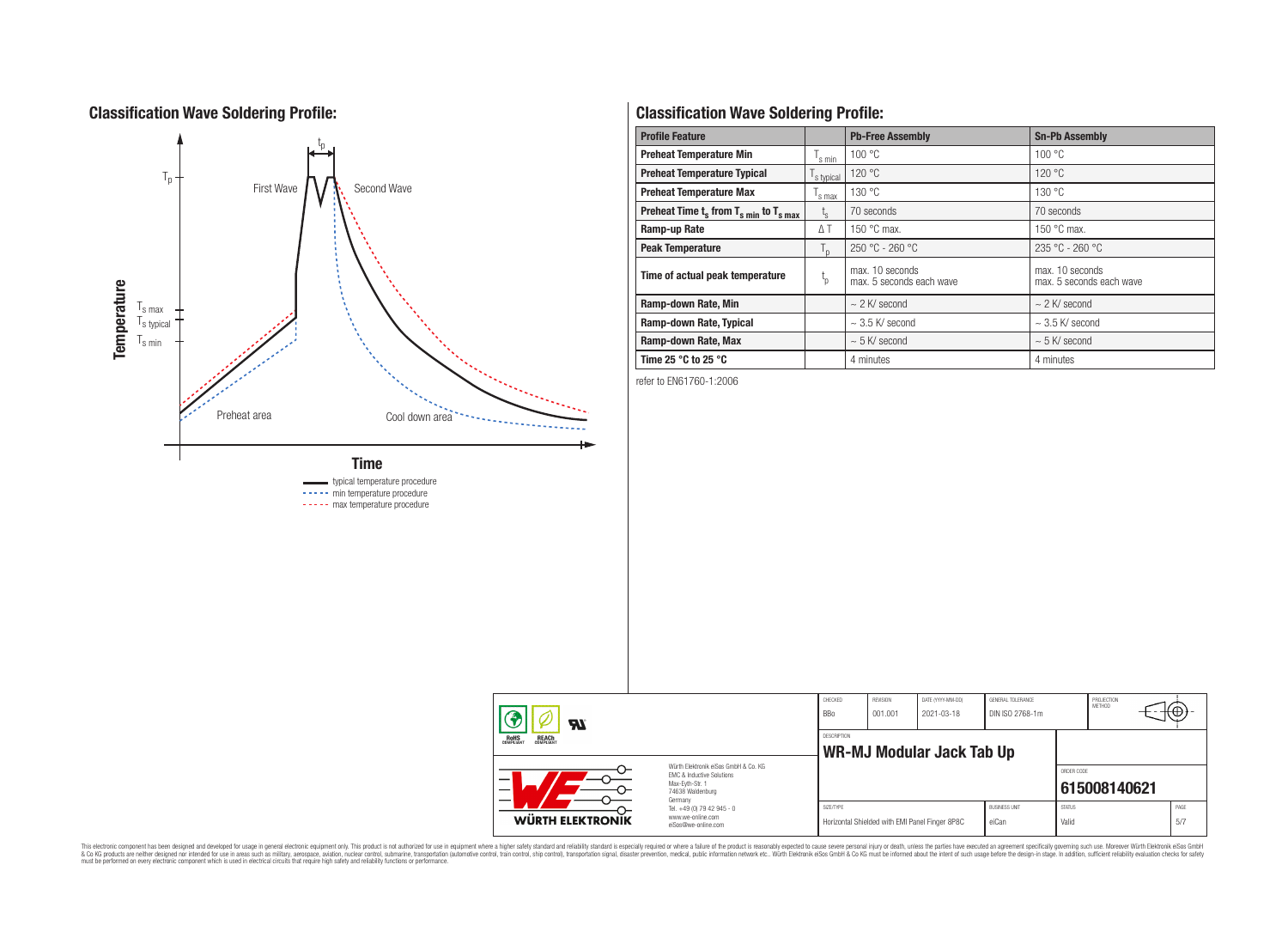# **Cautions and Warnings:**

## **The following conditions apply to all goods within the product series of the Connectors of Würth Elektronik eiSos GmbH & Co. KG:**

#### **General:**

- This mechanical component is designed and manufactured for use in general electronic equipment.
- Würth Elektronik must be asked for written approval (following the PPAP procedure) before incorporating the components into any equipment in fields such as military, aerospace, aviation, nuclear control, submarine, transportation (automotive control, train control, ship control), transportation signal, disaster prevention, medical, public information network, etc. where higher safety and reliability are especially required and/or if there is the possibility of direct damage or human injury.
- Mechanical components that will be used in safety-critical or high-reliability applications, should be pre-evaluated by the customer.
- The mechanical component is designed and manufactured to be used within the datasheet specified values. If the usage and operation conditions specified in the datasheet are not met, the component may be damaged or dissolved.
- Do not drop or impact the components, the component may be damaged.
- Prevent any damage or scratches on the component, especially on the actuator.
- Direct mechanical impact to the product shall be prevented (e.g overlapping of the PCB's).
- Würth Elektronik products are qualified according to international standards, which are listed in each product reliability report. Würth Elektronik does not warrant any customer qualified product characteristics beyond Würth Elektroniks' specifications, for its validity and sustainability over time.
- The responsibility for the applicability of the customer specific products and use in a particular customer design is always within the authority of the customer. All technical specifications for standard products do also apply to customer specific products.
- The mechanical component is designed to be used along with Würth Elektronik counterparts and tools. Würth Elektronik cannot ensure the reliability of these components while being used with other products.

### **Product Specific:**

#### **Soldering:**

- The solder profile must comply with the technical product specifications. All other profiles will void the warranty.
- All other soldering methods are at the customers' own risk.

#### **Cleaning and Washing:**

- Washing agents used during the production to clean the customer application might damage or change the characteristics of the component, body, pins and termination. Washing agents may have a negative effect on the long-term functionality of the product.
- Using a brush during the cleaning process may deform function relevant areas. Therefore, we do not recommend using a brush during the PCB cleaning process.

#### **Potting and Coating:**

• If the product is potted in the customer application, the potting material might shrink or expand during and after hardening. Shrinking could lead to an incomplete seal, allowing contaminants into the components. Expansion could damage the components. We recommend a manual inspection after potting or coating to avoid these effects.

#### **Storage Conditions:**

- A storage of Würth Elektronik products for longer than 12 months is not recommended. Within other effects, the terminals may suffer degradation, resulting in bad solderability. Therefore, all products shall be used within the period of 12 months based on the day of shipment.
- Do not expose the components to direct sunlight.
- The storage conditions in the original packaging are defined according to DIN EN 61760-2.
- The storage conditions stated in the original packaging apply to the storage time and not to the transportation time of the components.

#### **Packaging:**

• The packaging specifications apply only to purchase orders comprising whole packaging units. If the ordered quantity exceeds or is lower than the specified packaging unit, packaging in accordance with the packaging specifications cannot be ensured.

#### **Handling:**

- Do not repeatedly operate the component with excessive force. It may damage or deform the component resulting in malfunction.
- In the case a product requires particular handling precautions, in addition to the general recommendations mentioned here before, these will appear on the product datasheet
- The temperature rise of the component must be taken into consideration. The operating temperature is comprised of ambient temperature and temperature rise of the component.The operating temperature of the component shall not exceed the maximum temperature specified.

These cautions and warnings comply with the state of the scientific and technical knowledge and are believed to be accurate and reliable. However, no responsibility is assumed for inaccuracies or incompleteness.

| $\boldsymbol{H}$<br><b>ROHS</b><br>COMPLIANT<br><b>REACH</b><br>COMPLIANT                                     |                                                                                   | CHECKED<br><b>BBo</b> | REVISION<br>001.001 | DATE (YYYY-MM-DD)<br>2021-03-18                | GENERAL TOLERANCE<br>DIN ISO 2768-1m |                        | PROJECTION<br>METHOD | Ψ.           |
|---------------------------------------------------------------------------------------------------------------|-----------------------------------------------------------------------------------|-----------------------|---------------------|------------------------------------------------|--------------------------------------|------------------------|----------------------|--------------|
|                                                                                                               |                                                                                   | <b>DESCRIPTION</b>    |                     | WR-MJ Modular Jack Tab Up                      |                                      |                        |                      |              |
| Würth Flektronik eiSos GmbH & Co. KG<br>FMC & Inductive Solutions<br>-<br>Max-Eyth-Str. 1<br>74638 Waldenburg |                                                                                   |                       |                     |                                                |                                      | ORDER CODE             | 615008140621         |              |
| WÜRTH ELEKTRONIK                                                                                              | Germany<br>Tel. +49 (0) 79 42 945 - 0<br>www.we-online.com<br>eiSos@we-online.com | SIZE/TYPE             |                     | Horizontal Shielded with EMI Panel Finger 8P8C | <b>BUSINESS UNIT</b><br>eiCan        | <b>STATUS</b><br>Valid |                      | PAGE<br>.6/7 |

This electronic component has been designed and developed for usage in general electronic equipment only. This product is not authorized for use in equipment where a higher safety standard and reliability standard si espec & Ook product a label and the membed of the seasuch as marked and as which such a membed and the such assume that income in the seasuch and the simulation and the such assume that include to the such a membed and the such